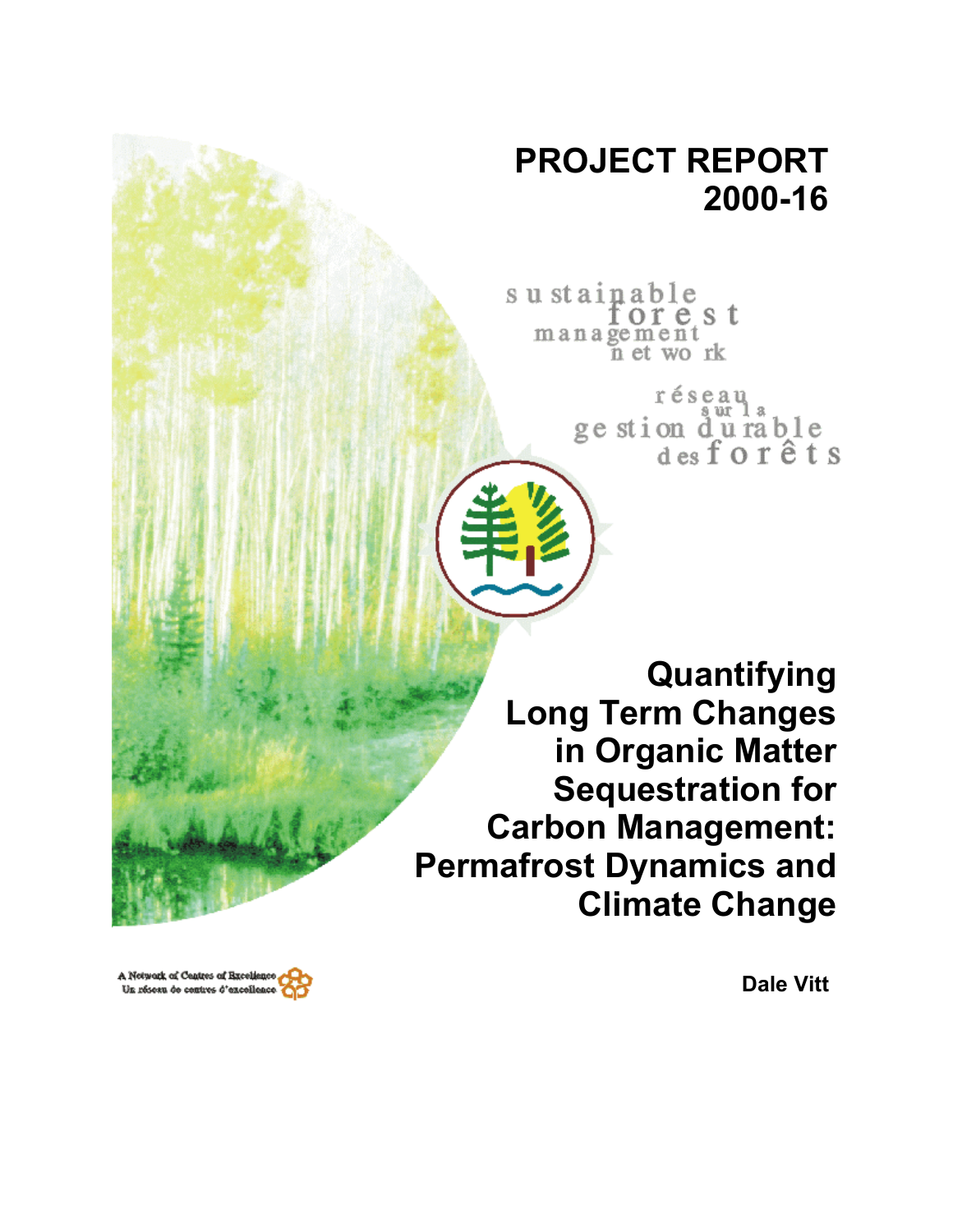For copies of this or other SFM publications contact:

Sustainable Forest Management Network G208 Biological Sciences Building University of Alberta Edmonton, Alberta, T6G 2E9 Ph: (780) 492 6659 Fax: (780) 492 8160 http://www.ualberta.ca/sfm/

ISBN 1-55261-076-4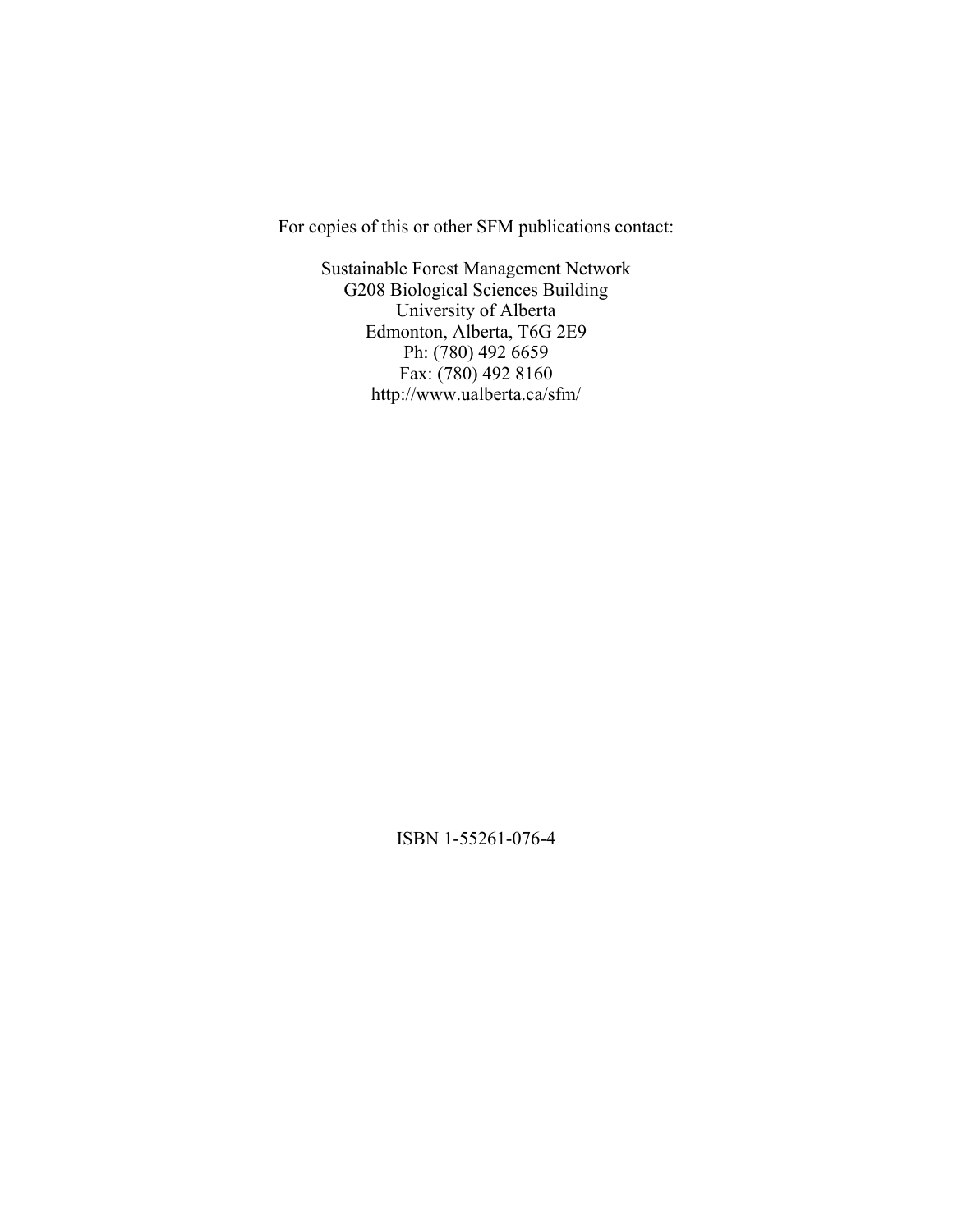# **Quantifying Long Term Changes in Organic Matter Sequestration for Carbon Management: Permafrost Dynamics and Climate Change**

by

**Dale Vitt** 

Department of Biological Sciences University of Alberta Edmonton, AB

July 2000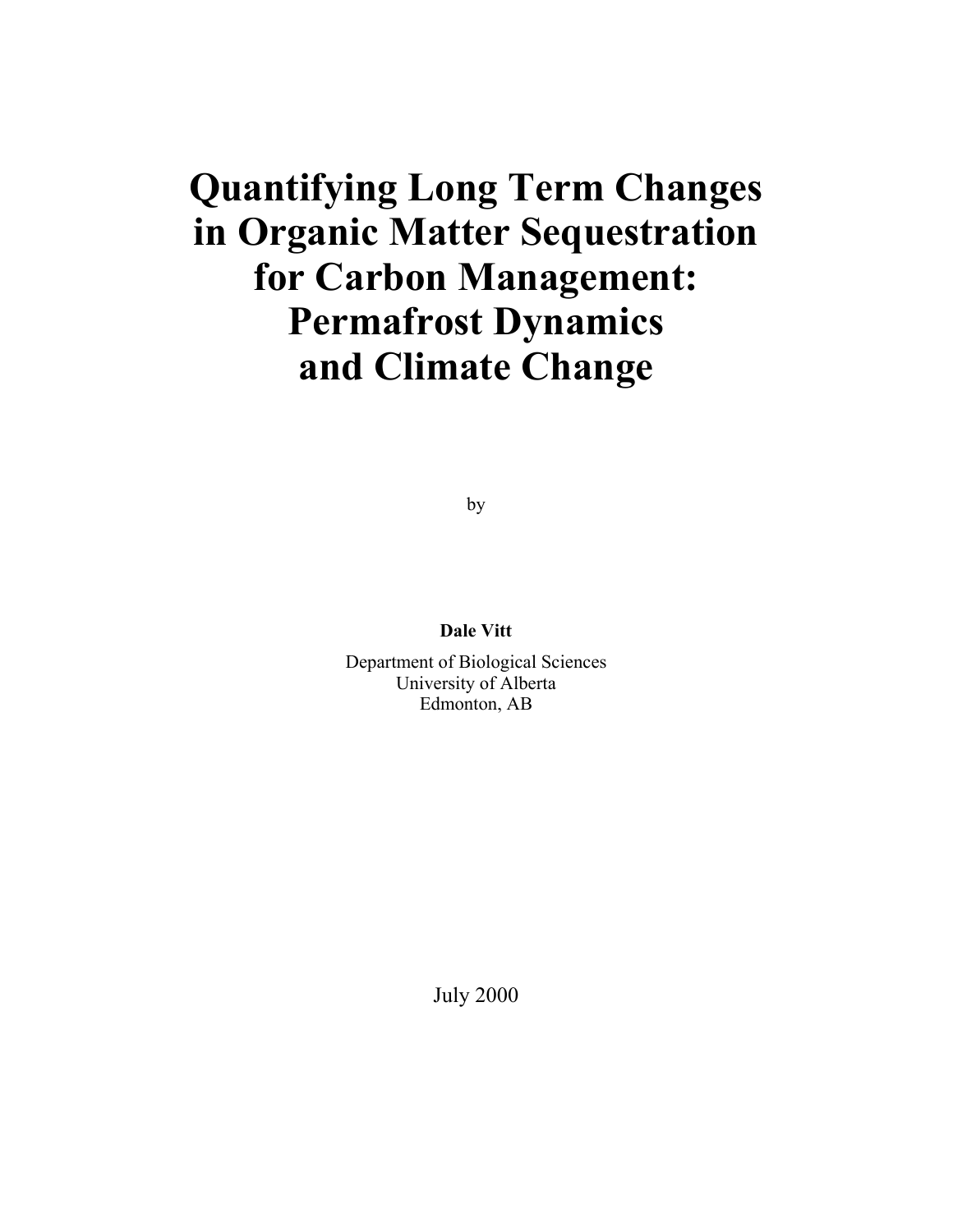## **ACKNOWLEDGEMENTS**

Funding was provided through the Network of Centres of Excellence in Sustainable Forest Management and the Climate System History and Dynamics NSERC Research Network Grant. Thoughtful and interesting discussions with Ilka Bauer, David Beilman, Linda Halsey, Merritt Turetsky, and Kel Wieder provided focus and helped to crystalize many of our ideas.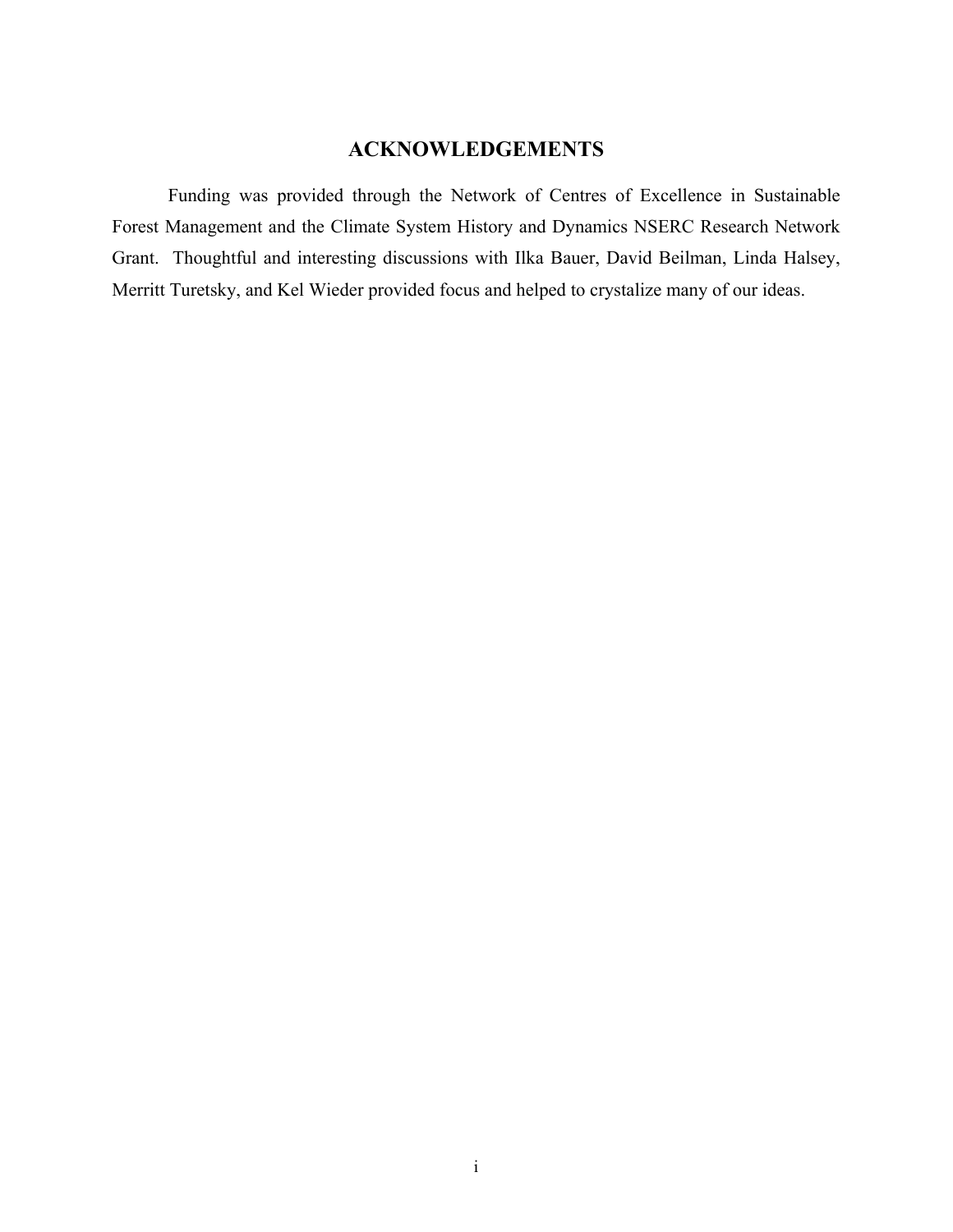#### **INTRODUCTION**

With the possible inclusion of terrestrial ecosystems as carbon sources or sinks for greenhouse gases, there is a heightened interest in quantifying and modeling ecosystem atmosphere carbon exchange. Peatlands in the Boreal and Subarctic regions of the northern hemisphere represent a significant sink for carbon and contain and estimated 1/3 of the world's soil carbon stored as peat (Gorham 1991). Most of this peat is sequestered as permafrost that responds dynamically to climate change (Vitt et al. 1994, Halsey et al. 1995). Since the end of the Little Ice Age, roughly 100 years ago, permafrost has been degrading across a sensitive band of the boreal forest (Vitt et al. 1994). Degradation has resulted and will continue result in a shift in peatland ecosystems from permafrost bogs to poor fens (Vitt et al. 1994). This shift in ecosystems results in an increase carbon sequestration rates (Turetsky et al. 2000).

Here we present the published preliminary results of our efforts to quantify the change in carbon sequestration rates and magnitude of carbon storage across continental western Canada (Vitt et al. 2000). While we have not requested further funding, my graduate student (Merritt Turetsky) will continue to examine additional cores from areas of permafrost degradation to more fully elucidate the variation in carbon sequestration rates.

#### **SUMMARY OF DATA ANALYSIS**

Peatlands and peatland complexes across continental western Canada were inventoried by type from 1:40,000 to 1:60,000 aerial photographs and the data transferred to 1:250,000 base maps. The presence of permafrost as peat plateaus or permafrost lenses in continental bogs and internal lawns (degraded permafrost) was identified to the nearest 10% cover following Vitt et al. (1994). Peatland distributions were determined from the 1:250,000 maps through digitizing onto provincial base maps. Aerial extents were calculated in ARC/INFO for 0.25° latitude and 0.5° longitude grids by wetland type. Summaries have been completed for Alberta (Vitt et al. 1996) and Manitoba (Halsey et al. 1997). A zone of permafrost degradation was determined based on the extent of internal lawns. Within this zone current permafrost and the amount that has degraded (area of internal lawns) was quantified. Degradation within this zone was then subdivided into four subzones determined by percent degradation increments of 25%. The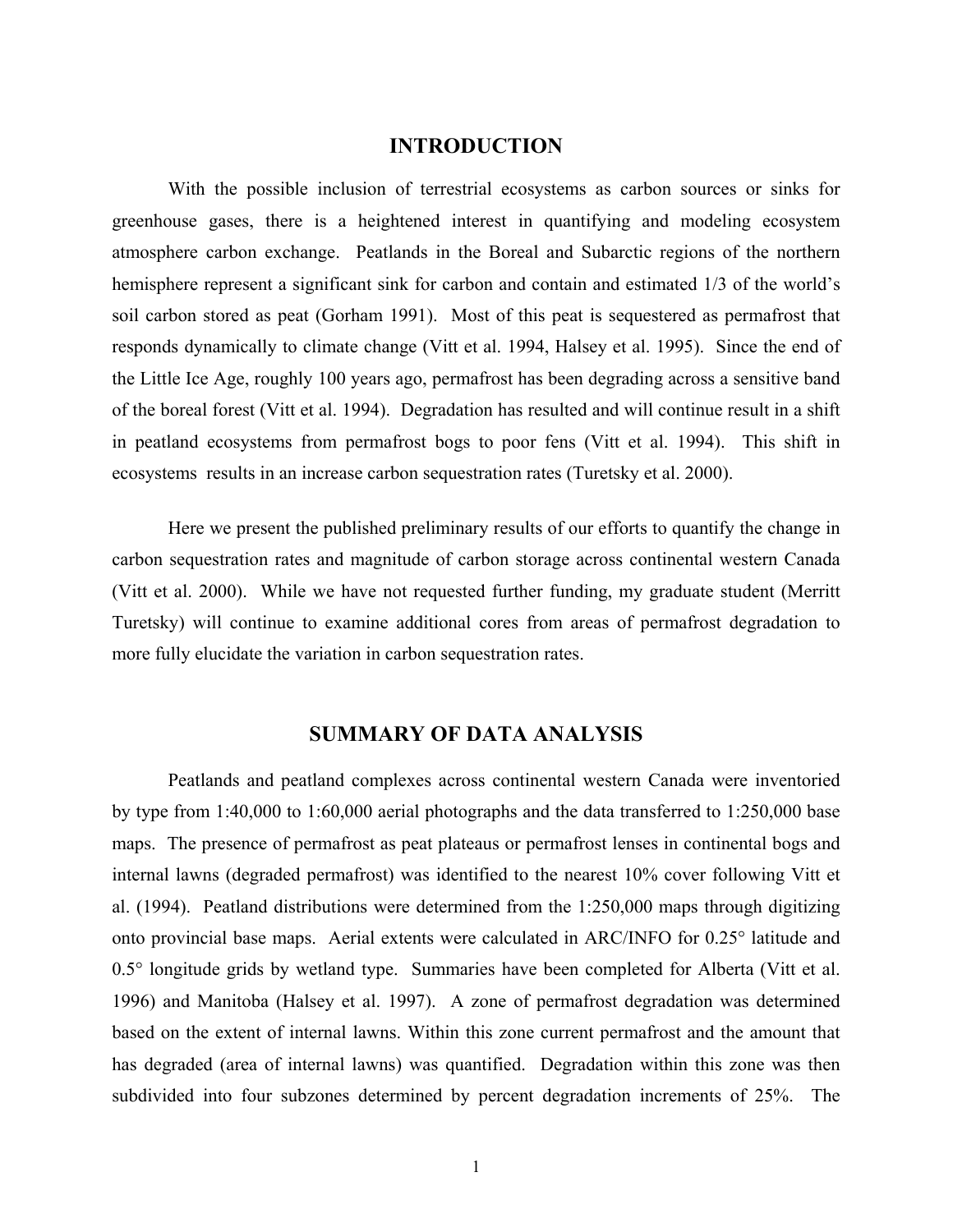amount of permafrost currently in disequilibrium with climate was determined for each grid cell by examining the difference between the inventory and amounts predicted by a model that defines permafrost at equilibrium with climate:

$$
y_i = 0.3y_{(i-1)} - 14.6x_i - 0.1
$$
 (1)

where  $y_i$  = percent of permafrost bogs and  $x_i$  = mean annual temperature (Halsey et al. 1995). Using long-term net organic matter accumulation values for permafrost bogs and internal lawns collected from single, but representative sites (Turetsky et al. 2000), change in net organic matter accumulation due to permafrost degradation is predicted.

The maximum southerly extent of permafrost during the Little Ice Age for continental Canada extended between 55°-57° N latitude in Alberta and 52°-53° N latitude in Manitoba as indicated by the presence of internal lawns (Fig. 1). Internal lawn outliers are also found in some southern boreal uplands of Saskatchewan and Manitoba. Although permafrost degradation is currently in disequilibrium with climate (Halsey et al. 1995, Camill and Clark 1998), a northerly regression of the southernmost limit of permafrost has occurred, with percent degradation becoming progressively less towards the north throughout continental Canada (Fig. 1).

Detailed mapping of peatland landforms in continental western Canada has allowed us to calculate areas of regional permafrost change. Permafrost distributions over the last millennium have fluctuated in a sensitive zone that covers about  $672,000 \text{ km}^2$  of continental western Canada. Within this zone,  $28,800 \text{ km}^2$  of permafrost was present during the Little Ice Age. Subsequent degradation, as interpreted from current internal lawn distribution, represents  $2{,}627 \text{ km}^2$ , or  $9\%$ of this permafrost (Table 1), with most being found in the south (Fig. 1). Following the equilibrium model of Halsey et al. (1995) the amount of permafrost that could melt in today's climate was calculated as  $8,430 \text{ km}^2$  (Table 1). As an estimated 9% of this permafrost has currently melted following internal lawn distributions,  $5,813 \text{ km}^2$  remains today in disequilibrium, representing 22% of the current permafrost area (Table 1). As degradation approaches equilibrium with the climate of today, the amount of permafrost that can potentially degrade increases by an order of magnitude in the northern part of the zone (Fig. 2).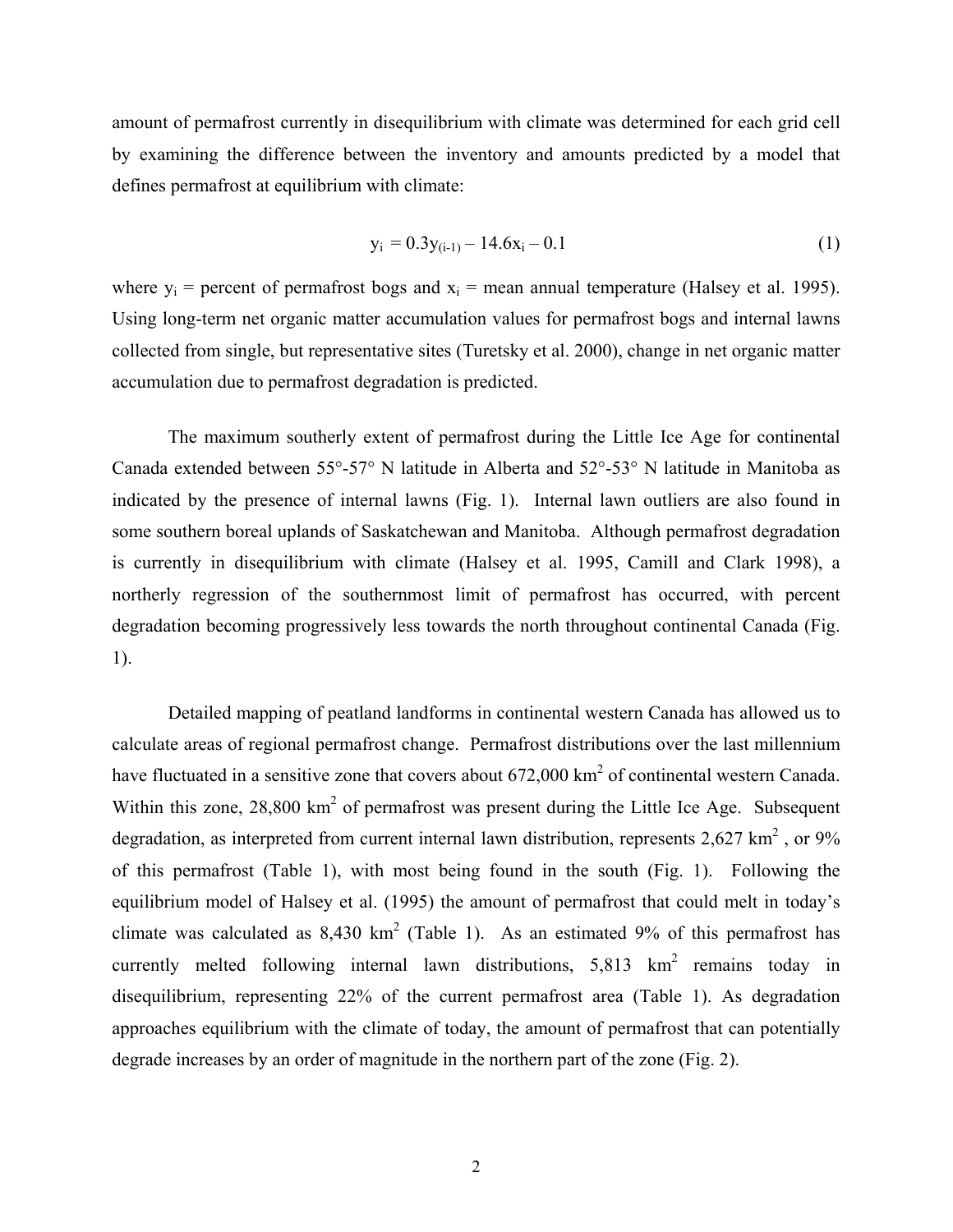FIGURE 1: Zone of active permafrost degradation in continental western Canada, based on the presence of internal lawns. Degradation of permafrost was calculated for 0.25° latitude and 0.50° longitude grids using maximum area of Little Ice Age permafrost peatland extent relative to the present area represented by internal lawns. Areas of permafrost landforms were taken from 1:250,000 maps constructed for the provinces from 1:40,000 to 1:60,000 scale aerial photographs and digitized into ARC/INFO. The zone of permafrost degradation is subdivided into four subzones based on the percent of internal lawns that has melted:1- 1-25% melted; 2- 26-50% melted; 3- 51% melted; 4- 76-100% melted.



Melting of permafrost results in an increase in storage of organic matter, and thus carbon, in the boreal forest (Turetsky et al. 2000). Since the Little Ice Age, long-term organic matter accumulation averaged over a 100 year period has changed  $+5%$ , an increase of 2 x 1011 gyr<sup>-1</sup> (Table 1). In contrast, at equilibrium, the area of internal lawns will result in a 16% change in organic matter accumulation averaged over a 100 year period, increasing around 5 x 1011 gyr-1 from Little Ice Age amounts (Table 1). This is approximately equivalent to 10% of the annual organic matter harvested by the forest industry in continental western Canada following biomass estimates for the Boreal Plains by Penner et al. (1997). If managed correctly permafrost degradation can form a substantial increased sink to Canada's annual carbon budget.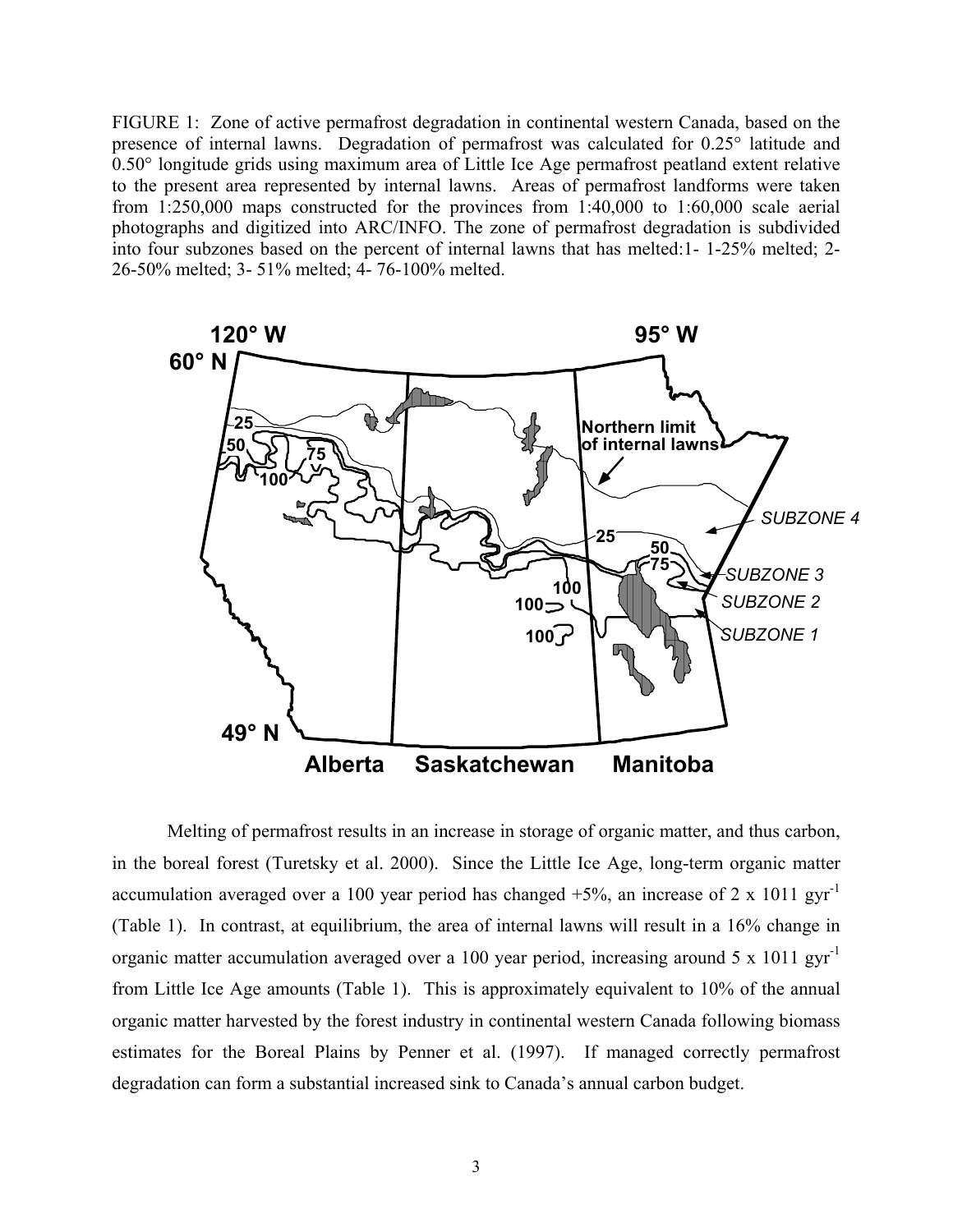|                |            | Permafrost Organic    | Internal           | Internal Lawn         | Change in Organic                       |
|----------------|------------|-----------------------|--------------------|-----------------------|-----------------------------------------|
|                | Permafrost | Matter                | Lawn               |                       | Organic Matter Matter Accumulation from |
|                | Area       | Accumulation          | Area               | Accumulation          | Little Ice Age                          |
| Time           | $(km^2)$   | $(gyr^{-1})$          | (km <sup>2</sup> ) | $(gyr^{-1})$          | $(gyr^{-1})$                            |
| Little Ice Age | 28,816     | $3.40 \times 10^{12}$ | $\Omega$           |                       |                                         |
| Current        | 26,189     | $3.09 \times 10^{12}$ | 2,627              | $4.73 \times 10^{11}$ | $1.63 \times 10^{11}$                   |
| Equilibrium    | 20,386     | 2.41 x $10^{12}$      | 8,430              | $1.52 \times 10^{12}$ | 5.30 x $10^{11}$                        |

TABLE 1: Change is net organic matter accumulation based on 100 year mean accumulation from single, representative sites following Turetsky et al. (2000).

### **MANAGEMENT APPLICATIONS**

Continued degradation of permafrost will result in continued loss of forested lands but with an increase in carbon sequestration. Management practices examining changes in carbon storage and sequestration rates in Canada's boreal forest need to take into account the changes related to this ecosystem shift.

#### **CONCLUSIONS**

The aggradation and degradation of permafrost during the last millennium has responded dynamically to climatic changes that have occurred since the Little Ice Age. Permafrost reached its southernmost limit at some point during the Little Ice Age and has responded to subsequent warming by shifting northwards in a disequilibrium fashion (Halsey et al. 1995). Permafrost melting results in the formation of internal lawns that occur in a broad zone spanning the boreal forest of continental western Canada. Currently 9% of permafrost within this zone has degraded, with a corresponding 5% increase in long-term net organic matter accumulation. Large tracts of permafrost are currently unstable and in disequilibrium with present climate; these represent 22% of current boreal permafrost and a corresponding 11% increase in long-term net organic matter accumulation upon degradation of this disequilibrium permafrost.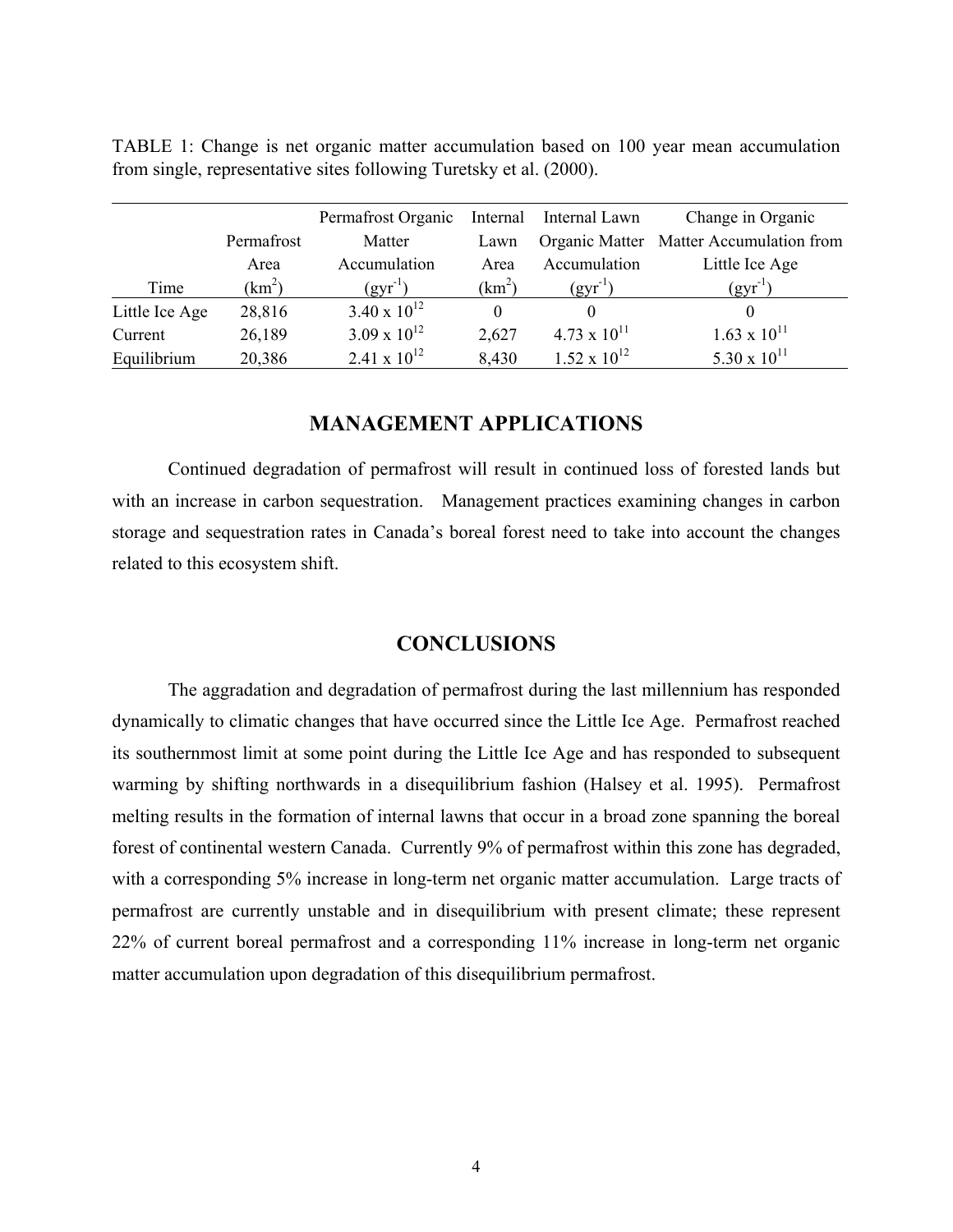FIGURE 2: Area of A) current equilibrium permafrost, B) current disequilibrium permafrost, and C) current degraded permafrost (internal lawn) distribution present within the sensitive zone demarcated by permafrost degradation. The zone has been subdivided into four areas based on the percentage of permafrost that has melted following Figure 1.

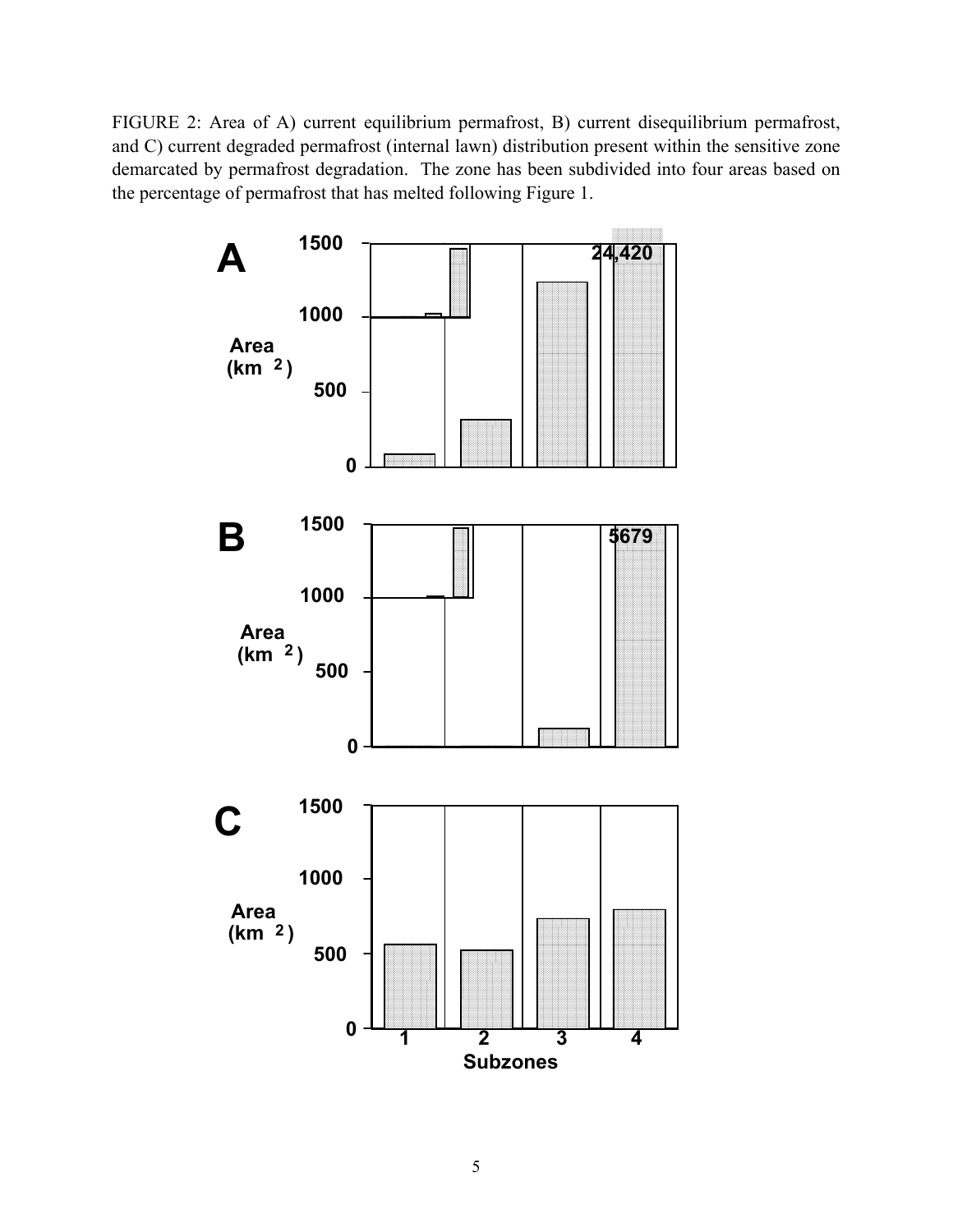Predicted greenhouse gas forced warming from global circulation models is in the range of 3 to 4°C for northern latitudes by the middle of the twenty-first century (Cohen 1997), roughly double the temperature rise since the Little Ice Age (cf. Grove 1988, Campbell and McAndrews 1993). Using warming since the end of the Little Ice Age as an analogue, changes in mean annual temperatures of this magnitude will have slow, but potentially dramatic impacts on the permafrost peatland environment, affecting not only the southern limit of permafrost, but also vast areas of peat plateau in the northern part of Canada's Boreal Forests, resulting in substantial loss of forested lands and increases in long-term net organic matter accumulation generated by this natural disturbance.

#### **REFERENCES**

- Belland, R., and Vitt, D. H. 1995. Bryophyte vegetation patterns along environmental gradients in continental bogs. Ecoscience 2: 395-407.
- Bradshaw, C. J. A., Hebert, D. M., Rippin, A. B., and Boutin, S. 1995. Winter peatland habitat selection by woodland caribou in northeastern Alberta. Canadian Journal of Zoology 73: 1567-1574.
- Brown, R. J. E. 1960. The distribution of permafrost and its reaction to air temperature in Canada and the U.S.S.R. Arctic 13: 163-177.
- Brown, R. J. E. 1969. Factors influencing discontinuous permafrost in Canada. Pages 11-53 in T.L. Péwé, editor. The periglacial environment past and present. McGill-Queens University Press, Canada.
- Brown, R. J. E. 1983. Effects of fire on the permafrost ground thermal regime. In The role of fire in northern circumpolar ecosystems. Edited by R.W. Wein and D.A. MacLean. John Wiley and Sons, pp. 97-110.
- Brown, R. J. E., and Williams, G. P. 1972. The freezing of peatlands. Technical Paper 381, Division of Building Research, National Research Council of Canada, Ottawa.
- Camill, P., and Clark, J. S. 1998. Climate change disequilibrium of boreal permafrost peatlands caused by local processes. American Naturalist 151: 207-222.
- Campbell, I.D., and McAndrews, J. H. 1993. Forest disequilibrium caused by rapid Little Ice Age cooling. Nature 366: 336-338.
- Cohen, S. J. 1997. Mackenzie basin impact study final report. Environment Canada, Ottawa, Canada.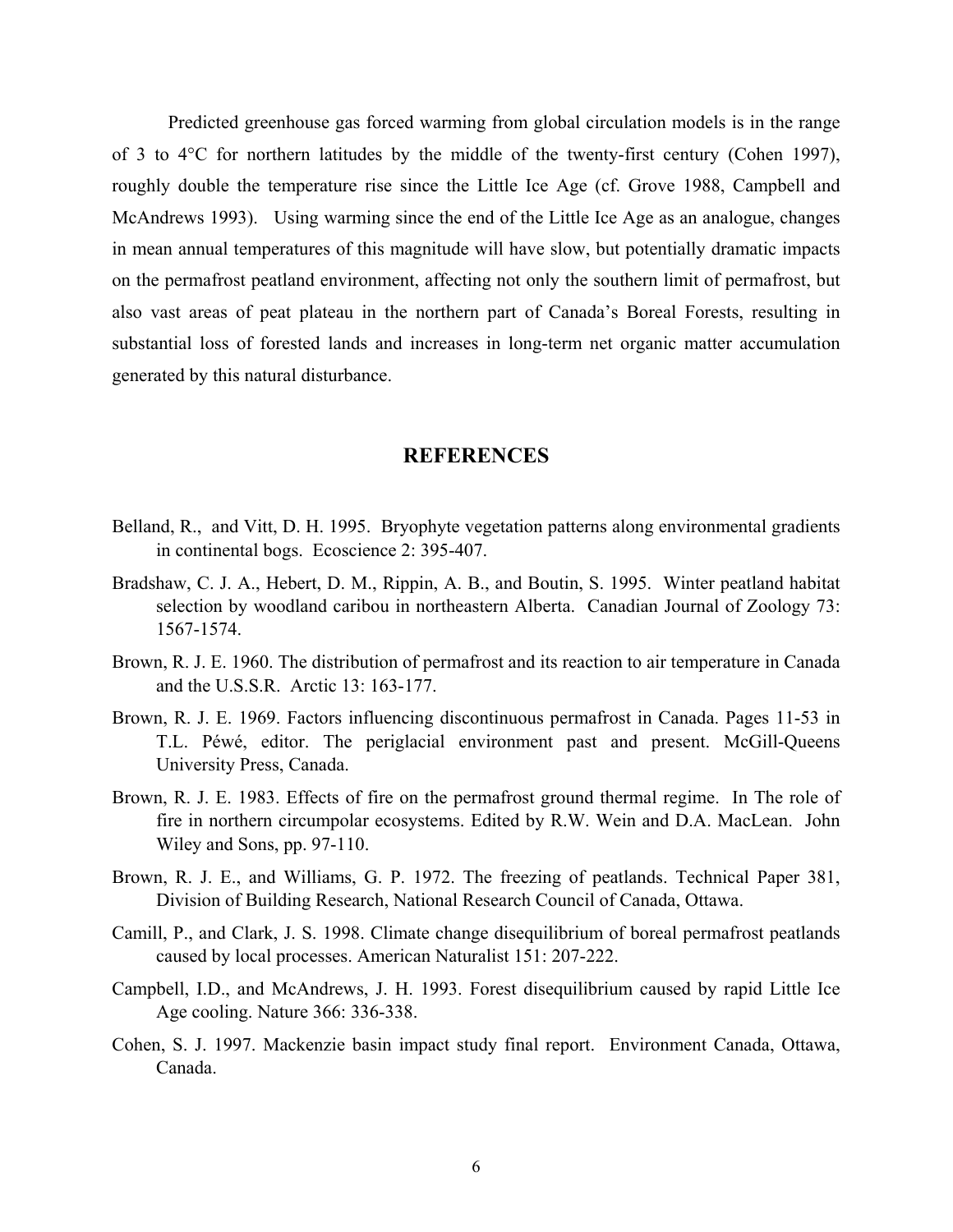- Gorham, E. 1991. Northern peatlands: role in the carbon cycle and probable responses to climatic warming. Ecological Applications 1: 182-195.
- Grove, J. M. 1988. The Little Ice Age. Meuthen, New York.
- Halsey, L. A., Vitt, D. H., and Zoltai, S. C. 1995. Disequilibrium response of permafrost in boreal continental western Canada to climatic change. Climatic Change 30: 57-73.
- Halsey, L. A., Vitt, D. H., and Zoltai, S. C. 1997. Climatic and physiographic controls on wetland type and distribution in Manitoba, Canada. Wetlands 17: 243-262.
- Hillman, G. R. 1992. Some hydrological effects of peatland drainage in Alberta's boreal forest. Canadian Journal of Forest Research 22: 1588-1596.
- Kershaw, G. P., and Gill, D. 1979. Growth and decay of palsas and peat plateaus in the Macmillan Pass-Tsichu River area Northwest Territories, Canada. Canadian Journal of Earth Sciences 16: 1362-1374.
- Muller, S. W. 1945. Permafrost or perennially frozen ground and related engineering problems. United States Geological Survey Special Report, Strategic Engineering Study 62, 2nd ed, Washington, D. C.
- Penner, M., Power, K., Muhairwe, C., Tellier, R., and Wang, Y. 1997. Canada's forest biomass resources: deriving estimates from Canada's Forest Inventory. Canadian Forest Service, Information Report BC-X-370, Pacific Forest Centre, Victoria, B.C., 33 pp.
- Turetsky, M., Wieder, R. K., Williams, C., and Vitt, D. H. 2000. Organic matter accumulation, peat chemistry, and permafrost melting in peatlands of boreal Alberta. Ecoscience (in press).
- Tyritkov, A. P. 1964. The effect of vegetation on perennially frozen soil. Pages 69-90 in National Research Council of Canada Technical Translation 1088, Ottawa, Canada.
- Vitt, D. H., Halsey, L. A., and Zoltai, S. C. 1994. The bog landforms of continental Western Canada in relation to climate and permafrost patterns. Arctic and Alpine Research 26: 1- 13.
- Vitt, D. H., Halsey, L. A., Thormann, M. N., and Martin, T. 1996. Peatland inventory of Alberta. Phase 1: Overview of peatland resources in the natural regions and subregions of the province. Stephen C. Zoltai Peatland Resource Centre, Devonian Botanic Garden, University of Alberta, Edmonton, Alberta, Canada, 117p.
- Vitt, D. H., Halsey, L. A., and Zoltai, S. C., 2000. The changing landscpe of Canada's western boreal forest: the current dynamics of permafrost. Canadian Journal of Forest Research 30: 283-287.
- Williams, D. J., and Burn, C. R. 1996. Surficial characteristics associated with the occurrence of permafrost near Mayo, Central Yukon Territory, Canada. Permafrost and Periglacial Processes 7: 193-206.